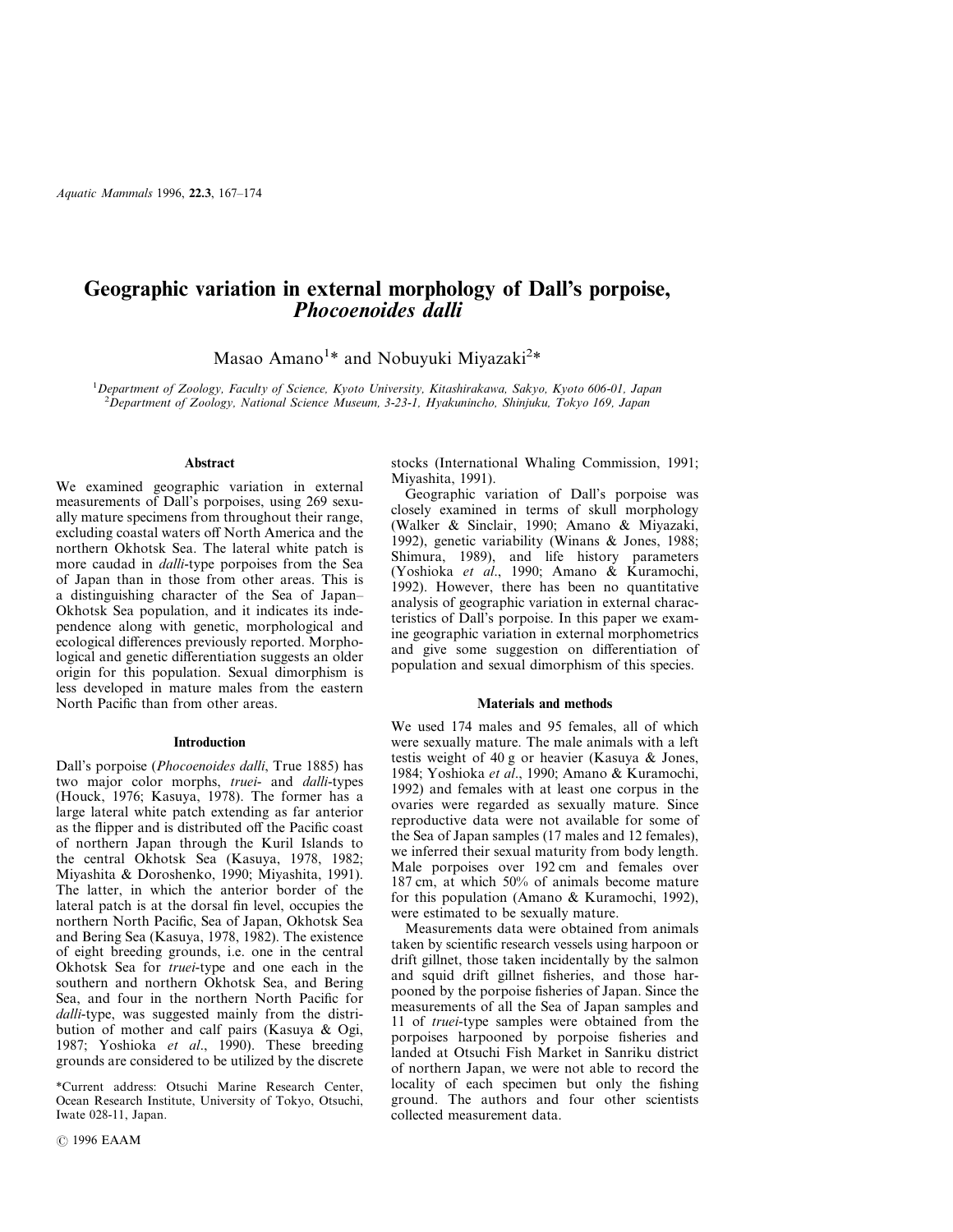# 168 *M. Amano and N. Miyazaki*

**Table 1.** External measurements of Dall's purpose. Abbreviations are in parentheses

- 1. Body length, from tip of upper jaw to notch of flukes (BL).
- 2. Tip of upper jaw to angle of gape (T–G).
- 3. Tip of upper jaw to blowhole (T–B).
- 4. Tip of upper jaw to center of eye (T–EY).
- 5. Tip of upper jaw to ear (T–EA).
- 6. Tip of upper jaw to flipper (T–F).
- 7. Tip of upper jaw to foremost point of white patch  $(T–AW)$ .
- 8. Tip of upper jaw to hindmost point of white patch  $(T-PW)$ .
- 9. Tip of upper jaw to anterior insertion of dorsal fin  $(T-DF)$ .
- 10. Tip of upper jaw to umbilicus (T–UM).
- 11. Tip of upper jaw to center of genital aperture  $(T–GA)$ .
- 12. Tip of upper jaw to anus (T–AN).
- 13. Length of gape (LGP).
- 14. Angle of gape to center of eye (G–EY).
- 15. Center of eye to ear (EY–EA).
- 16. Anterior length of flipper, from anterior insertion to tip (FAL).
- 17. Posterior length of flipper, from posterior insertion to tip (FPL).
- 18. Flipper width at base (FBW).
- 19. Maximum flipper width (FMW).
- 20. Anterior length of dorsal fin, from anterior insertion to tip (DAL).
- 21. Posterior length of dorsal fin, from posterior insertion to tip (DPL).
- 22. Basal length of dorsal fin (DBL).
- 23. Height of dorsal fin (DH).
- 24. Anterior length of white patch of dorsal fin (DAW).
- 25. Posterior length of white patch of dorsal fin (DPW).
- 
- 26. Span of flukes, from tip to tip (FKS).<br>27. Anterior length of fluke, from anterior Anterior length of fluke, from anterior insertion to tip (FKAL).
- 28. Posterior length of fluke, from notch to tip (FKPL). 29. Medial length of flukes, from anterior insertion to notch (FKL).
- 30. Length of white patch of fluke (FKW).
- 31. Girth at anterior insertion of flipper (GAF).
- 32. Girth at axilla (GAX).
- 33. Girth at anterior insertion of dorsal fin (GADF).
- 34. Girth at genital aperture (GGA).
- 35. Girth at anus (GAN).

Thirty-five measurements and their abbreviations are listed in Table 1 (Amano & Miyazaki, 1993). Indices of sexual dimorphism, or canting index (CI) and fluke shape index (FSI) were also analyzed (Jefferson, 1990; Amano & Miyazaki, 1993). Canting index was calculated with the formula:  $CI = (DPL<sup>2</sup> – DH<sup>2</sup>)<sup>1/2</sup>/DBL$ . Fluke shape index was a distance from the line connecting the tips of the flukes to the base of the notch. This index was recorded in a negative value when the notch was behind the line. We excluded measurements of FAL, FMW, DAL, DPW, and GGA from the analyses, because of possible interobserver error (Amano & Miyazaki, 1993).

We divided the samples into six geographic/color type groups, *truei*-type animals (33 males, 9 females), *dalli*-type animals from the Sea of Japan (25 males, 15 females), the Bering Sea (8 males, 9 females), and three areas of the North Pacific: between 154°E and 165°E (western area of the western North Pacific; 44 males, 24 females), between 165°E and 180° (eastern area of the western North Pacific; 42 males, 24 females), and east of 180° (offshore area of the eastern North Pacific; 22 males, 14 females) (Fig. 1). These divisions were similar to the stocks presently proposed, but did not include stocks in the northern Okhotsk Sea and off the coast of North America (International Whaling Commission, 1991; Miyashita, 1991).

Analyses of covariance, with body length and measurer as covariates, were performed using the GLM procedure (SAS Institute Inc., 1985). Measurement data were transformed into log scale. Homogeneity of slopes on BL was found to be violated in GADF (*P*<0.05) and this measurement was eliminated from the analyses. We excluded *truei*-type specimens in the comparison of T–AW, which is distinct between two color types. Since we could not ignore interobserver error, we added measurer as as covariate in ANCOVAs. In fact, we found significant effects of the measurer in 14 (males) and 11 (females) measurements in ANCOVAs (*P*<0.05). ANCOVAs with measurer as a covariate were also performed on two indices of sexual dimorphism. In ANCOVAs, the 1% significance level was selected to avoid Type I errors.

The CANDISC Procedure (SAS Institute Inc., 1985) was used to carry out canonical discriminant analyses for both sexes of *dalli*-type Dall's porpoises, using 10 log-transformed measurements (BL, T–F, T–AW, T–PW, T–DF, T–AN, FPL, FBW, DBL, FKS). These variables were selected after consideration of the results of ANCOVAs and sample size. In order to diminish interobserver error, data were adjusted previously, with the adjusted means for each measurer calculated by ANCOVAs with geographic area and body length a covariates. Multivariate analyses of covariance revealed significant effects of the measurer (Wilks'  $\Lambda$ =0.44 for males and 0.36 for females, *P*<0.01).

### **Results**

Mean body length of mature Dall's porpoises was largest in the Sea of Japan and decreased from west to east in the North Pacific (Tables 2 and 3).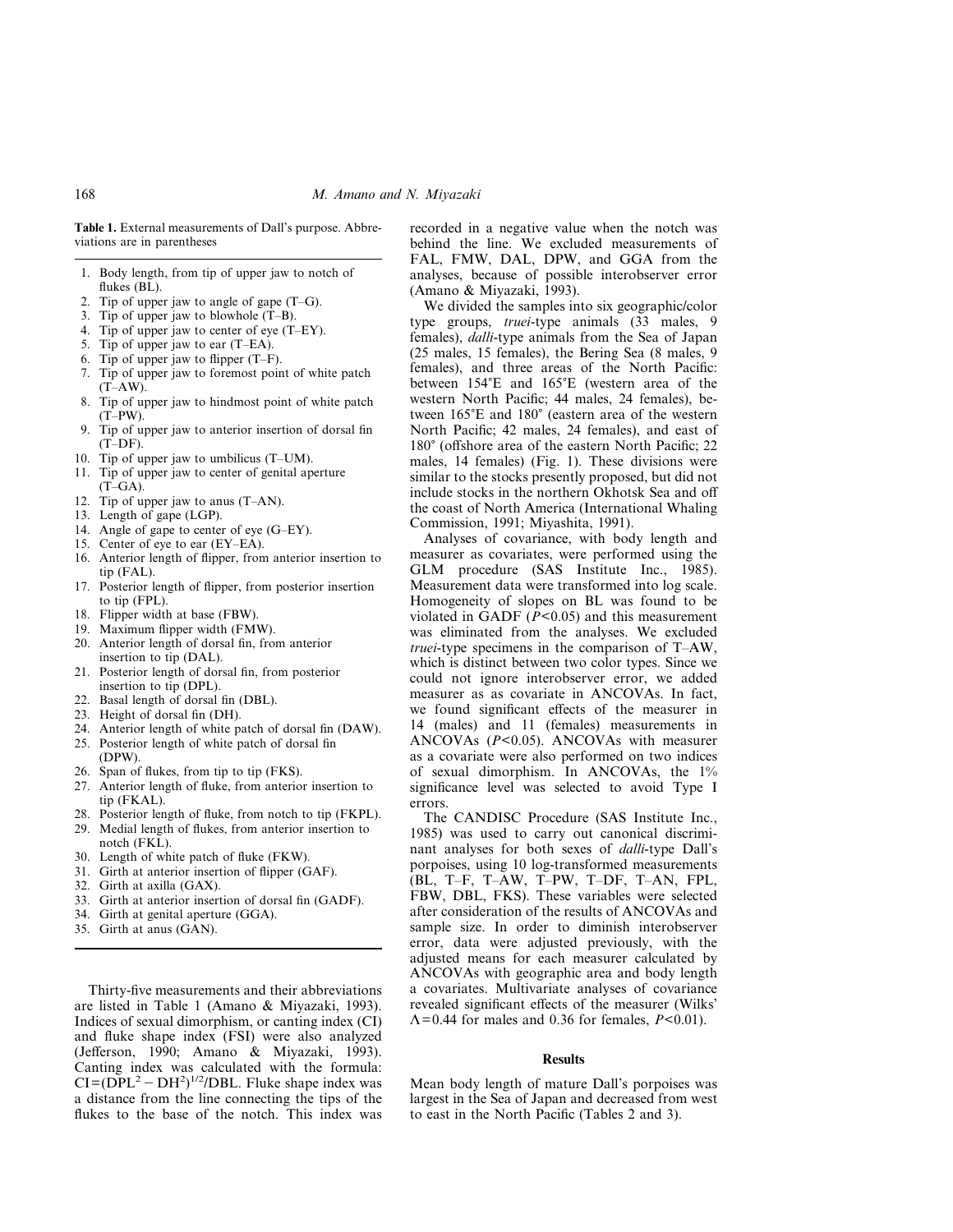

**Figure 1.** Sampling positions of sexually mature Dall's porpoises used in the present study. Shaded area indicates fishing ground in which the Sea of Japan samples were taken. Dotted lines are boundaries of geographical groups.

The distance from the tip of upper jaw to the foremost point of the lateral white patch (T–AW) was found to differ geographically in both sexes (Tables 2 and 3). The white patch was more posterior in the Sea of Japan *dalli*-type specimens than other *dalli*-types. Figure 2 shows that the lateral white patches of the Sea of Japan porpoises are posterior to the anterior insertion of dorsal fin, without exception.

Male specimens from the Bering Sea showed large distances from the tip of upper jaw to posterior parts of body (T–PW, T–UM, T–GA) and a large girth (GAN) in comparison with those from other areas. Mean fluke shape index of males from the offshore area of the eastern North Pacific was larger than those of males from other areas. The eastern North Pacific males also showed smaller mean values in other sexually dimorphic characters (GAN, canting index, Amano & Miyazaki, 1993). Females from the Sea of Japan had greater measurements from tip of upper jaw to anterior parts of the body (T–G, T–EA, T–F).

Figure 3 shows scatter plots of the first and second canonical variates. The Sea of Japan samples were clearly separated from others. This was attributed to the large distance from tip of upper jaw to white patch on the first axis (Table 4).

### **Discussion**

Dall's porpoises from the Sea of Japan, which represent the Sea of Japan–Okhotsk Sea population, demonstrate a distinctive position among *dalli*-types of the lateral white patch. Because postnatal relative growth pattern of the distance from tip of upper jaw to the foremost point of the white patch was found to have a slightly negative allometry (Amano & Miyazaki, 1993), the anterior border of white patch does not move posteriorly with the body length. Therefore, the caudad white patches of Sea of Japan Dall's porpoises are not attributed to their large body length. Houck (1976) reported some variation in size of the white patch of *dalli*-type porpoises but he neither examined the specimens from the Sea of Japan, nor alluded to geographical correlation of this variation.

Many facts suggest genetic and ecological independence of the Sea of Japan–Okhotsk Sea population. Amano & Miyazaki (1992) showed that the Sea of Japan–Okhotsk Sea Dall's porpoises differ in skull morphometrics from porpoises of the North Pacific Ocean and Bering Sea. The Sea of Japan– Okhotsk Sea Dall's porpoises are the most divergent in the composition of genotypes of mt-DNA among the populations in the North Pacific and adjacent seas (Shimura, 1989). The mean body length at which sexual maturity is attained in this population is larger than those of other *dalli*-type populations, except for the population off the coast of North America (Yoshioka *et al*., 1990; Amano & Kuramochi, 1992). Moreover, it was reported that the breeding season of the Sea of Japan–Okhotsk Sea population is earlier than those of the *truei*-type and western North Pacific *dalli*-type populations (Yoshioka *et al*., 1990; Amano & Kuramochi, 1992). Finally, Walker (1990) discovered that the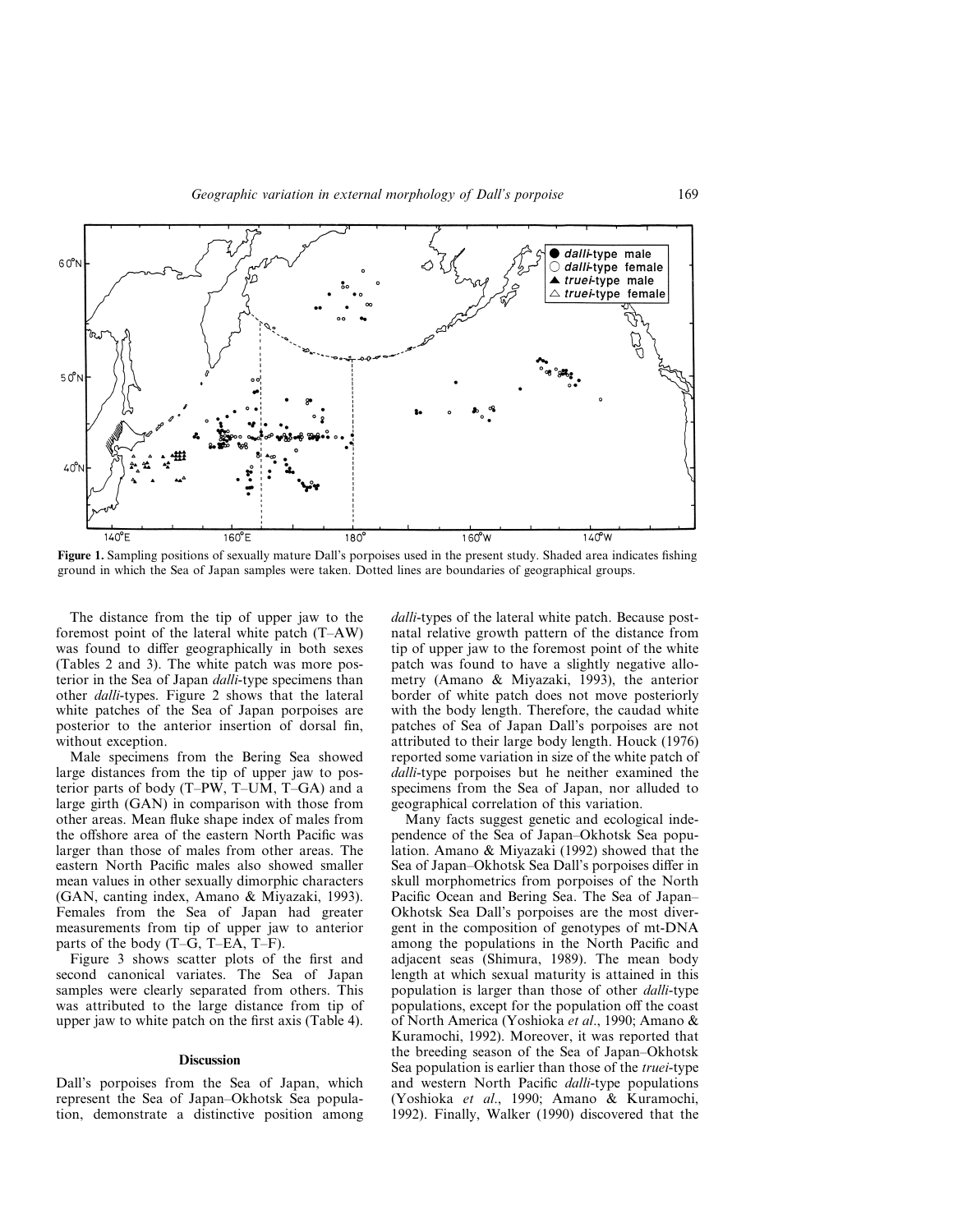## 170 *M. Amano and N. Miyazaki*

**Table 2.** Results of analyses of covariance with measurer and body length as covariates. Comparisons of body length (cm), adjusted means of log-transformed measurements (cm), and indices of sexual dimorphism of male Dall's porpoises among areas. Only the measurements with significant differences are indicated. Untransformed equivalents of means are in parentheses

|             |                  |                        | Western North Pacific |                        |                  |                        |                  |                      |                  |                     |                  |                    |  |
|-------------|------------------|------------------------|-----------------------|------------------------|------------------|------------------------|------------------|----------------------|------------------|---------------------|------------------|--------------------|--|
|             |                  |                        |                       |                        | Dalli-type       |                        |                  |                      |                  | Eastern             |                  |                    |  |
|             | Sea of Japan     |                        | Truei-type            |                        | Western area     |                        | Eastern area     |                      | North Pacific    |                     | Bering Sea       |                    |  |
| Measurement | $\boldsymbol{n}$ | Mean                   | $\boldsymbol{n}$      | Mean                   | $\boldsymbol{n}$ | Mean                   | $\boldsymbol{n}$ | Mean                 | $\boldsymbol{n}$ | Mean                | $\boldsymbol{n}$ | Mean               |  |
| BL          | 25               | $204.8$ <sup>abc</sup> | 33                    | $201.5$ <sup>def</sup> | 44               | $194.2$ <sup>adg</sup> | 42               | $193.2^{\text{beh}}$ | 22               | $180.7^{\rm cfghi}$ | 8                | $200.5^{i}$        |  |
| $T-F$       | 25               | 1.424                  | 33                    | $1.440^{\rm a}$        | 44               | 1.417 <sup>a</sup>     | 42               | 1.423                | 22               | 1.420               | 8                | 1.438              |  |
|             |                  | (28.6)                 |                       | (27.5)                 |                  | (26.1)                 |                  | (26.5)               |                  | (26.3)              |                  | (27.4)             |  |
| $T-AW^*$    | 25               | $1.957$ abcd           |                       |                        | 43               | $1.819^{a}$            | 42               | $1.813^{b}$          | 20               | 1.802 <sup>c</sup>  | 8                | 1.838 <sup>d</sup> |  |
|             |                  | (90.6)                 |                       |                        |                  | (65.9)                 |                  | (65.0)               |                  | (63.4)              |                  | (68.9)             |  |
| T-PW        | 25               | $2.170^{\rm a}$        | 26                    | 2.166 <sup>b</sup>     | 42               | 2.166c                 | 40               | 2.166 <sup>d</sup>   | 22               | $2.170^{\circ}$     | 7                | 2.188abcde         |  |
|             |                  | (147.9)                |                       | (146.6)                |                  | (146.6)                |                  | (146.6)              |                  | (147.9)             |                  | (154.2)            |  |
| $T-UM$      | 20               | $1.932^{\rm a}$        | 33                    | $1.936^{\rm b}$        | 44               | $1.935$ <sup>c</sup>   | 42               | $1.937$ <sup>d</sup> | 22               | 1.941               | 8                | $1.953$ abcd       |  |
|             |                  | (85.5)                 |                       | (86.3)                 |                  | (86.1)                 |                  | (86.5)               |                  | (87.3)              |                  | (89.7)             |  |
| $T-GA$      | 25               | 2.061 <sup>a</sup>     | 33                    | 2.066 <sup>b</sup>     | 44               | $2.067$ <sup>c</sup>   | 42               | 2.069 <sup>d</sup>   | 22               | 2.072               | 8                | $2.086$ abcd       |  |
|             |                  | (115.1)                |                       | (116.4)                |                  | (116.7)                |                  | (117.2)              |                  | (118.0)             |                  | (121.9)            |  |
| $T - AN$    | 25               | $2.126^{\rm a}$        | 33                    | 2.131                  | 44               | 2.132                  | 42               | 2.132                | 22               | 2.136               | 7                | $2.141^{a}$        |  |
|             |                  | (133.7)                |                       | (135.2)                |                  | (135.5)                |                  | (135.5)              |                  | (136.8)             |                  | (138.4)            |  |
| <b>FPL</b>  | 25               | $1.215$ <sup>abc</sup> | 32                    | 1.194                  | 44               | 1.192                  | 41               | $1.185^{\rm a}$      | 22               | 1.174 <sup>b</sup>  | 7                | $1.176^c$          |  |
|             |                  | (16.4)                 |                       | (15.6)                 |                  | (15.6)                 |                  | (15.3)               |                  | (14.9)              |                  | (15.0)             |  |
| <b>FBW</b>  | 25               | 1.002                  | 33                    | 0.992                  | 44               | $0.996^{\rm a}$        | 42               | $0.981$ <sup>a</sup> | 22               | 0.986               | 7                | 0.973              |  |
|             |                  | (10.0)                 |                       | (9.8)                  |                  | (9.9)                  |                  | (9.6)                |                  | (9.7)               |                  | (9.4)              |  |
| <b>DBL</b>  | 24               | 1.598                  | 32                    | 1.609                  | 44               | $1.634^{\rm a}$        | 42               | $1.609^{\rm a}$      | 22               | 1.617               | 8                | 1.624              |  |
|             |                  | (39.6)                 |                       | (40.6)                 |                  | (43.1)                 |                  | (40.6)               |                  | (41.4)              |                  | (42.1)             |  |
| <b>FKS</b>  | 25               | 1.742                  | 33                    | 1.748 <sup>a</sup>     | 43               | 1.743                  | 41               | 1.726 <sup>a</sup>   | 22               | 1.719               | 8                | 1.752              |  |
|             |                  | (55.2)                 |                       | (56.0)                 |                  | (55.3)                 |                  | (53.2)               |                  | (52.4)              |                  | (56.5)             |  |
| <b>GAX</b>  | $\mathbf{0}$     |                        | 4                     | 2.000                  | 24               | 2.008                  | 17               | 1.993 <sup>a</sup>   | 22               | 1.996               | 6                | $2.020^{\rm a}$    |  |
|             |                  |                        |                       | (100.0)                |                  | (101.9)                |                  | (98.4)               |                  | (99.1)              |                  | (104.7)            |  |
| GAN         | $\mathbf{0}$     |                        | 3                     | 1.906 <sup>a</sup>     | 25               | 1.919                  | 18               | 1.918                | 22               | 1.906 <sup>b</sup>  | 6                | $1.954^{ab}$       |  |
|             |                  |                        |                       | (80.5)                 |                  | (83.0)                 |                  | (82.8)               |                  | (80.5)              |                  | (90.0)             |  |
| $CI**$      | 24               | 0.625                  | 31                    | 0.627                  | 42               | 0.606                  | 40               | $0.630^{\rm a}$      | 22               | $0.562^{ab}$        | 8                | $0.684^{b}$        |  |
| $FSI**$     | 25               | $-1.83^{\rm a}$        | 10                    | $-1.90b$               | 12               | $-0.49^{\circ}$        | 14               | 0.66 <sup>d</sup>    | 22               | $3.69a{b}cd$        | 5                | 0.20               |  |

Significantly different (*P*<0.01) pairs of means are indicated with same superscript letters.

\**Truei*-type was not included.

\*\*Only measurer was included as a covariate for these variables.

infestation rates of *Phyllobothrium* of Dall's porpoise are different between the southern Okhotsk Sea and other areas.

The results of the morphological studies on geographic variation of Dall's porpoises (Amano & Miyazaki, 1992; present study) agree well with the results of analysis of mt-DNA that showed *truei*type Dall's porpoises have a closer relationship with offshore North Pacific *dalli*-type populations than with the Sea of Japan–Okhotsk *dalli*-type population (Shimura, 1989). The fact that genetic and morphological divergence is emphasized in the Sea of Japan–Okhotsk Sea population, even though overall differentiation is not advanced so much in Dall's porpoises, suggests an older origin for this population and relatively recent dispersal of porpoises into the North Pacific and Bering Sea (Walker & Sinclair, 1990). These porpoises are considered to be now in the process of differentiation into several populations, which are recognised as stocks, and accumulating their characteristic genotypes in mt-DNA (Shimura, 1989).

It is interesting that the extremes of Dall's porpoise pigmentation, i.e. the largest (*truei*-type) and the smallest (*dalli*-type of the Sea of Japan–Okhotsk Sea population) lateral white patch, are distributed off the east and west coast of Japan, respectively. The calving grounds of both the Sea of Japan– Okhotsk Sea *dalli*-type and *truei*-type populations adjoin in the Sea of Okhotsk (Miyashita & Doroshenko, 1990; Miyashita, 1991). If mixing of animals occurs in the Okhotsk Sea, the very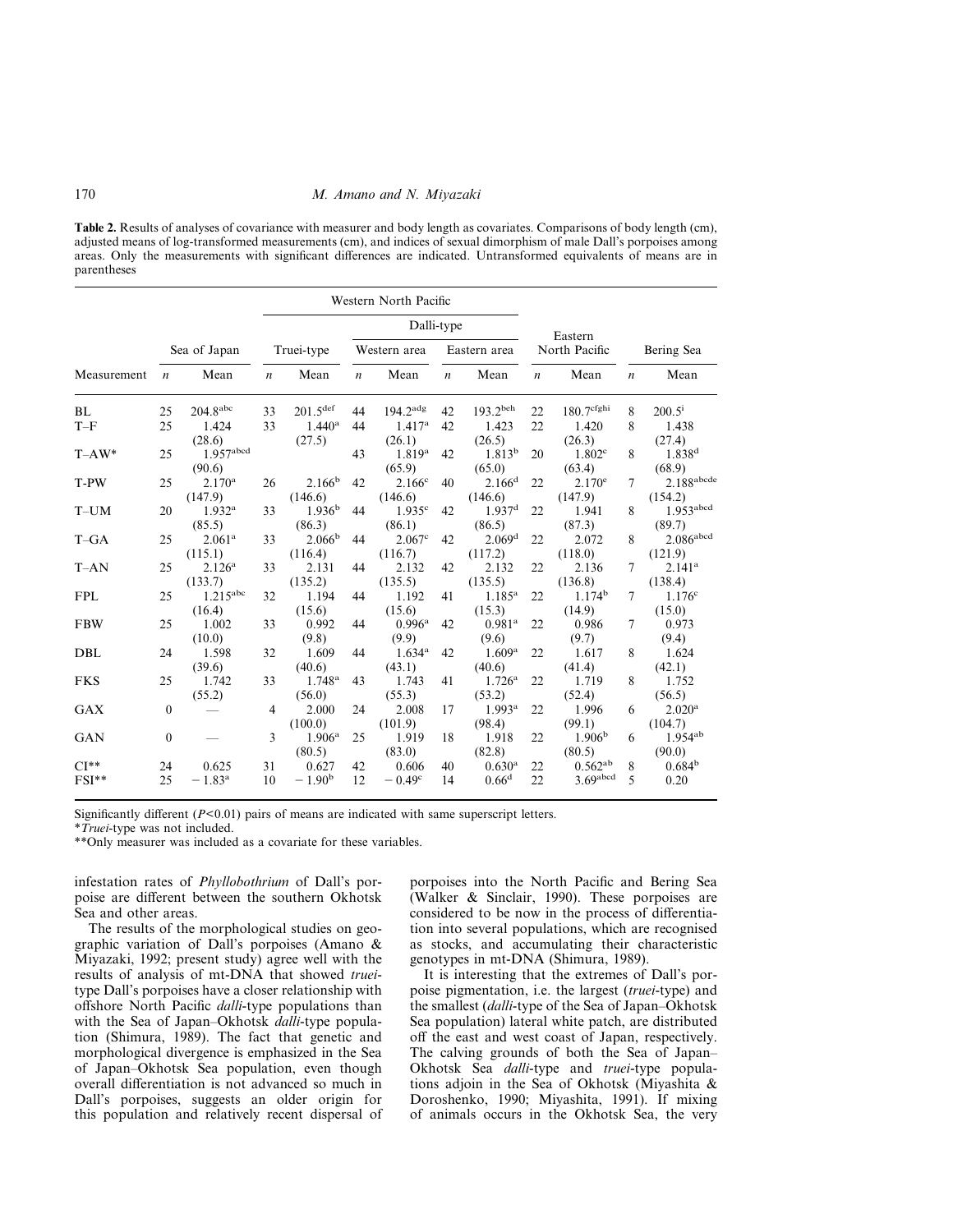**Table 3.** Results of analyses of covariance with measurer and body length as covariates. Comparisons of body length (cm) and adjusted means of log-transformed measurements (cm) of female Dall's porpoises among areas. Only the measurements with significant differences are indicated. Untransformed equivalents of means are in parentheses

|             |                  |                                  | Western North Pacific |                              |                  |                              |                  |                              |                  |                              |                  |                              |
|-------------|------------------|----------------------------------|-----------------------|------------------------------|------------------|------------------------------|------------------|------------------------------|------------------|------------------------------|------------------|------------------------------|
|             |                  |                                  |                       | Dalli-type                   |                  |                              |                  |                              |                  | Eastern                      |                  |                              |
|             | Sea of Japan     |                                  | Truei-type            |                              | Western area     |                              | Eastern area     |                              | North Pacific    |                              | Bering Sea       |                              |
| Measurement | $\boldsymbol{n}$ | Mean                             | $\boldsymbol{n}$      | Mean                         | $\boldsymbol{n}$ | Mean                         | $\boldsymbol{n}$ | Mean                         | $\boldsymbol{n}$ | Mean                         | $\boldsymbol{n}$ | Mean                         |
| BL          | 15               | $195.4$ <sup>abcd</sup>          | 9                     | $189.4^{\circ}$              | 24               | 184.9 <sup>af</sup>          | 23               | 180.2 <sup>b</sup>           | 14               | 175.8 <sup>cef</sup>         | 9                | 181.9 <sup>d</sup>           |
| $T-G$       | 15               | $1.030^{ab}$<br>(10.7)           | 9                     | $0.953^{\rm a}$<br>(9.0)     | 24               | 0.955<br>(9.0)               | 23               | 0.953<br>(9.0)               | 14               | $0.915^{b}$<br>(8.2)         | 9                | 0.955<br>(9.0)               |
| $T$ –EA     | 15               | $1.424$ <sup>abc</sup><br>(26.5) | 9                     | $1.382^{a}$<br>(24.1)        | 23               | 1.380 <sup>b</sup><br>(24.0) | 22               | $1.376^{\circ}$<br>(23.8)    | 14               | 1.360<br>(22.9)              | 9                | 1.246<br>(17.6)              |
| $T-F$       | 15               | $1.472^{ab}$<br>(29.6)           | 9                     | 1.435<br>(27.2)              | 23               | 1.432<br>(27.0)              | 22               | $1.424^{\rm a}$<br>(26.5)    | 14               | 1.412 <sup>b</sup><br>(25.8) | 9                | 1.425<br>(26.6)              |
| $T-AW^*$    | 15               | $1.896$ <sup>abc</sup>           |                       |                              | 24               | $1.816^{\rm a}$<br>(65.5)    | 23               | 1.816 <sup>b</sup><br>(65.5) | 14               | 1.828<br>(67.3)              | 9                | 1.807 <sup>c</sup><br>(64.1) |
| LGP         | 15               | 1.063<br>(11.6)                  | 8                     | $1.036^{\rm a}$<br>(10.9)    | 14               | 1.052<br>(11.3)              | 12               | $1.070^{\rm a}$<br>(11.7)    | $\theta$         |                              | 2                | 1.076<br>(11.9)              |
| <b>FKPL</b> | 15               | $1.425^{\rm a}$<br>(26.6)        | 8                     | 1.400<br>(25.1)              | 21               | 1.399<br>(25.1)              | 22               | $1.377^{\rm a}$<br>(23.8)    | 14               | 1.387<br>(24.4)              | 9                | 1.383<br>(24.2)              |
| <b>GAN</b>  | $\mathbf{0}$     |                                  | 6                     | 1.831 <sup>a</sup><br>(67.8) | 17               | $1.862^{\rm a}$<br>(72.8)    | 16               | 1.852<br>(71.1)              | 14               | 1.849<br>(70.6)              | 9                | 1.853<br>(71.3)              |

Significantly different (*P*<0.01) pairs of means are indicated with same superscript letters.

\**Truei*-type was not included.



**Figure 2.** Relationships between distance from tip of upper jaw to anterior insertion of dorsal fin (T–DF) and to the foremost point of lateral white patch (T–AW). SJ indicates *dalli*-type Dall's porpoises from the Sea of Japan, TR *truei*-type, WWP *dalli*-type from western area of the western North Pacific, EWP eastern area of the western North Pacific, EP offshore area of the eastern North Pacific, BS the Bering Sea, lines T–AW=T–DF.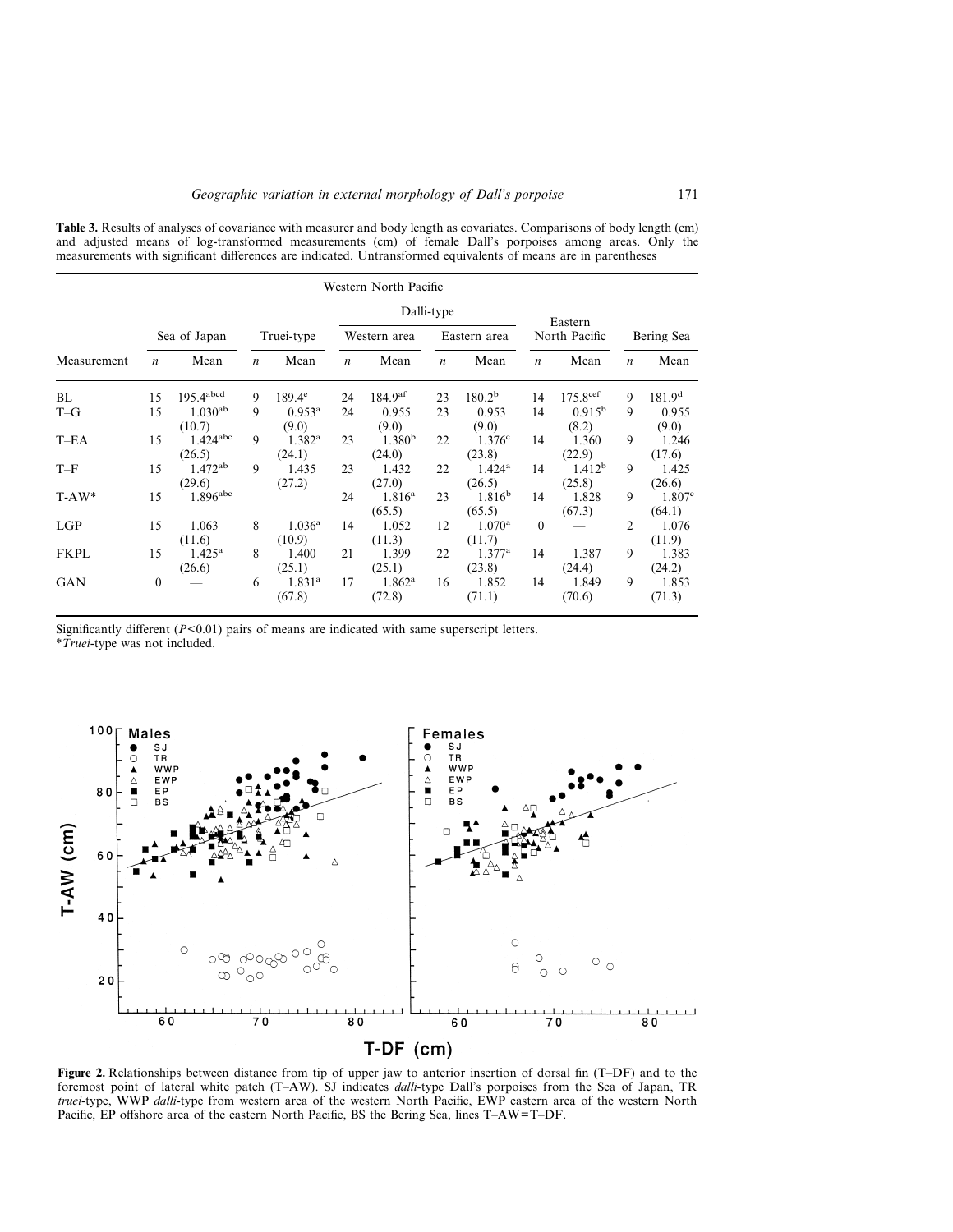

**Figure 3.** Scatter plots of the first and second canonical variates, based on 10 external measurements of *dalli*-type Dall's porpoises. For symbols see Fig. 2.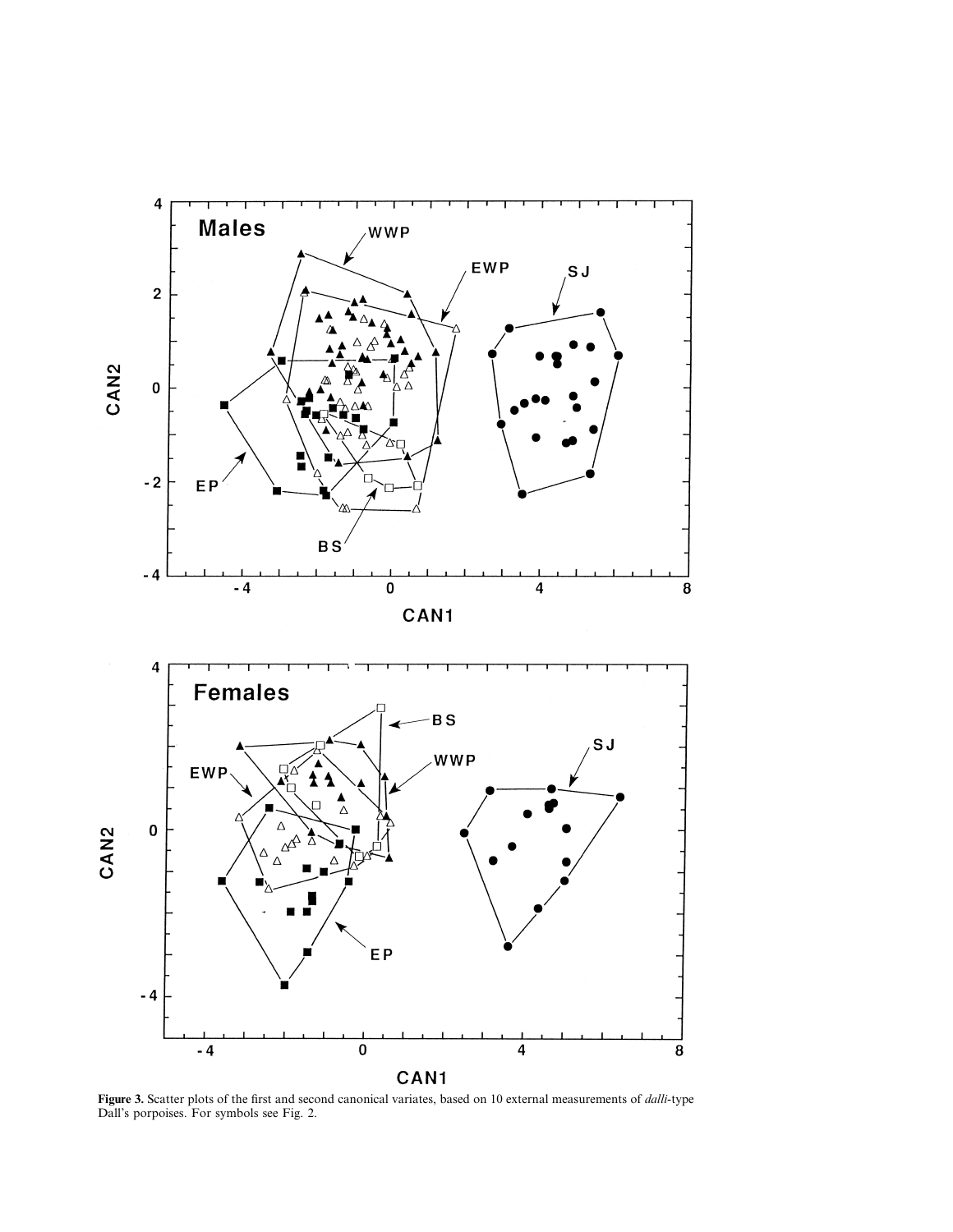**Table 4.** Standardized canonical coefficients of the first and second canonical axes

| Measure-   |          | Males    | Females  |                  |  |  |  |  |
|------------|----------|----------|----------|------------------|--|--|--|--|
| ment       | CAN1     | CAN2     | CAN1     | CAN <sub>2</sub> |  |  |  |  |
| Proportion | 0.869    | 0.068    | 0.828    | 0.117            |  |  |  |  |
| BL.        | 0.778    | 1.886    | $-0.139$ | 1.493            |  |  |  |  |
| T–F        | 0.158    | $-0.154$ | 1.176    | $-0.121$         |  |  |  |  |
| $T - AW$   | 1.897    | $-0.202$ | 1.258    | $-1.133$         |  |  |  |  |
| $T-PW$     | 1.074    | $-1.858$ | 0.340    | $-1.373$         |  |  |  |  |
| T-DF       | $-0.475$ | $-0.575$ | 0.078    | 1.353            |  |  |  |  |
| $T - AN$   | $-1.584$ | 0.404    | $-1.156$ | $-0.090$         |  |  |  |  |
| FPL.       | 0.191    | 0.560    | 0.025    | $-0.107$         |  |  |  |  |
| <b>FBW</b> | $-0.323$ | 0.456    | $-0.075$ | 0.107            |  |  |  |  |
| DBL        | $-0.221$ | 0.153    | 0.465    | 0.128            |  |  |  |  |
| <b>FKS</b> | 0.298    | $-0.052$ | 0.727    | 0.305            |  |  |  |  |

different pigmentation may act as an effective marker in the recognition of individuals of different populations to prevent interbreeding and enhance differentiation between the populations.

Differences in the position of the white patch are also useful for researchers to recognize the origin of free ranging or stranded *dalli*-type Dall's porpoises. When this marker is distinguished in sighting surveys, the data can provide important information on the migratory route of the Sea of Japan– Okhotsk population. *Dalli*-type Dall's porpoises occasionally stray further south from their normal range along the Pacific coast of Japan. We can tell whether these animals come from the Sea of Japan or offshore Pacific with a high probability.

We found that male Dall's porpoises from the offshore eastern North Pacific showed less sexual dimorphism than males from other areas. Lighter testis weights of the eastern North Pacific porpoises may partly explain this, if the development of sexually dimorphic characters correlates with that of testis. Mean testis weight of the eastern North Pacific porpoises is 100 g, lighter than mean weights of other areas; 133–140 g for other parts of the North Pacific and Sea of Japan, and 240 g for the Bering Sea.

Some factor may restrict development of dimorphic characters in the offshore eastern Pacific. Amano & Miyazaki (1992) found that Dall's porpoise skulls from coastal waters off Japan and North America are larger than those from other areas, and skulls from the offshore area of the eastern North Pacific are the smallest. They suggested that skull size is a reflection of food availability, because of the correlation between skull size and productivity of the ocean. Dall's porpoises from the offshore area of the eastern North Pacific showed less sexual dimorphism also in body size. Mean body length of males was larger than that of females by 9.4 cm in porpoises from the Sea of Japan, while by only 4.9 cm in those from the offshore eastern North Pacific (Tables 1 and 2). Development of dimorphic characters, as well as body size, must require extra energy, and an inferior nutritional condition may hinder the development of sexual dimorphism in the eastern North Pacific porpoises. Correlation between sexual dimorphism and environmental condition has been noted in several mammalian species. Ralls & Harvey (1985) suggested that geographic variation in sexual dimorphism of two species of North American weasels (*Mustela erminea* and *M. frenata*) was caused by geographic differences in abundance of prey. Patton & Smith (1990) considered that habitat quality affects variation in sexual dimorphism of the pocket gopher (*Thomomys bottae*), because size of males correlates with degree of sexual dimorphism and male size may be influenced by nutritional quality of food. Kaji *et al*. (1988) reported that limitation of food resources brought about decreases of antler size and points in male sika deer (*Cervus nippon*). More detailed studies on development and geographic variation of sexually dimorphic characters are required to test this possibility.

#### **Acknowledgements**

Thanks are due to Y. Fujise, S. Komuro, T. Kuramochi, and M. Yoshioka who kindly allowed us to use the data they collected. We are grateful to K. Shimazaki, H. Ito, K. Okamoto, A. Amaha, I. Akagawa, Y. Kuboshima, C. Shikano, and the staff of the Hokkaido Fisheries Experimental Station at Kushiro, Kusiro Fishermen's Union, and Otsuchi Marine Research Center, Ocean Research Institute, University of Tokyo for their help in the field studies. We also thank T. Hikida for assistance with statistical analyses and useful comments, and M. Yoshioka for the literature. A. Read provided comments that improved the manuscript. Finally, the senior author is grateful to M. Tasumi for continuing support and encouragement.

#### **References**

- Amano, M. & Kuramochi, T. (1992) Segregative migration of Dall's porpoise (*Phocoenoides dalli*) in the Sea of Japan and Sea of Okhotsk. *Mar. Mamm. Sci.* **8,** 143– 151.
- Amano, M. & Miyazaki, N. (1992) Geographic variation and sexual dimorphism in the skull of Dall's porpoise, *Phocoenoides dalli. Mar. Mamm. Sci.* **8,** 240–261.
- Amano, M. & Miyazaki, N. (1993) External morphology of Dall's porpoise (*Phocoenoides dalli*): growth and sexual dimorphism. *Can. J. Zool.* **71,** 1124–1130.